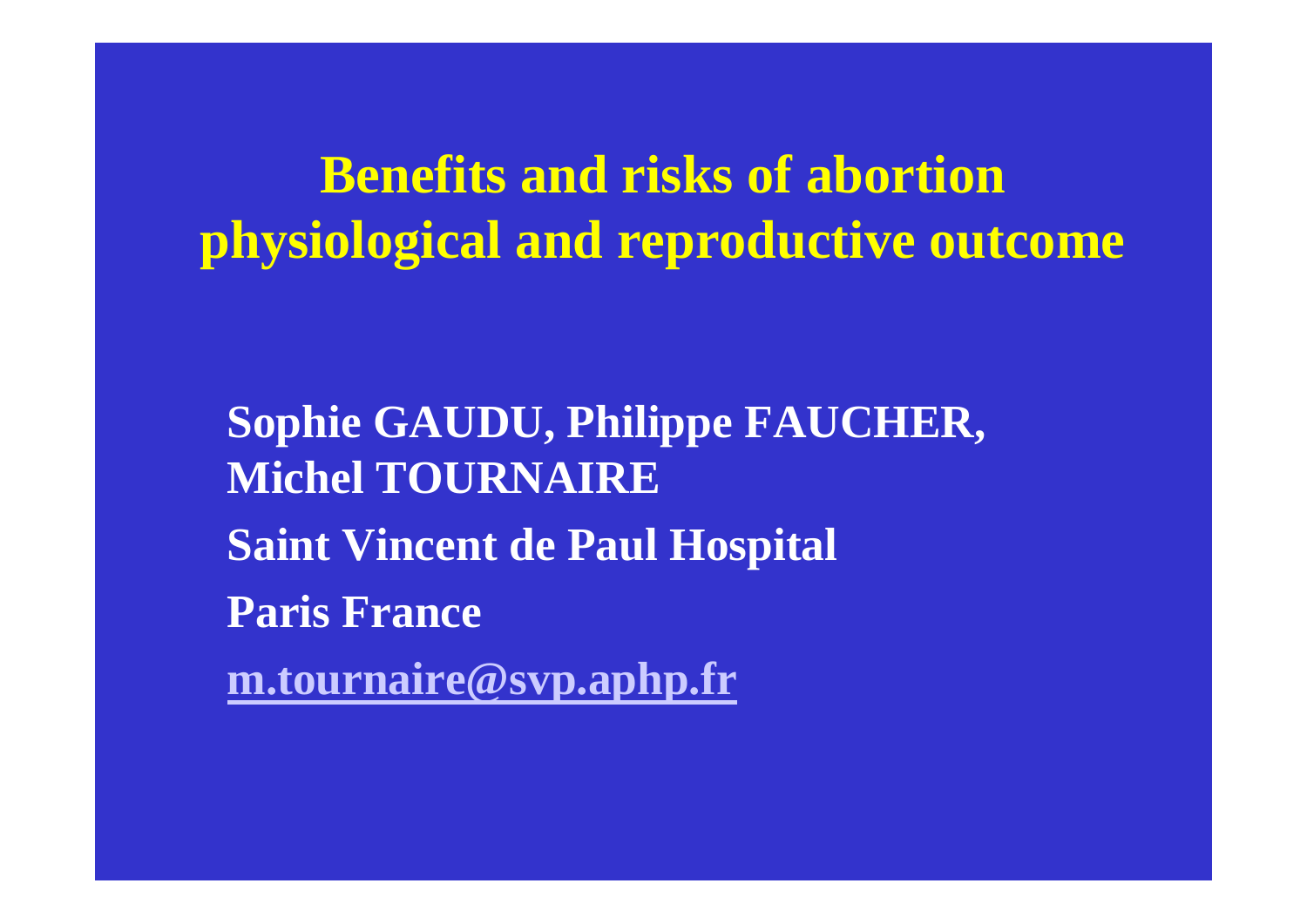### **Reproductive outcome after induced abortion**

- **Surgical abortion**
	- **1. Fertility**
	- **2. Uterus**
	- **3. Miscarriage**
	- **4. Ectopic pregnancy**
	- **5. Placenta**
	- **6. Prematurity**
	- **7. Preeclampsie**
- **Medical abortion**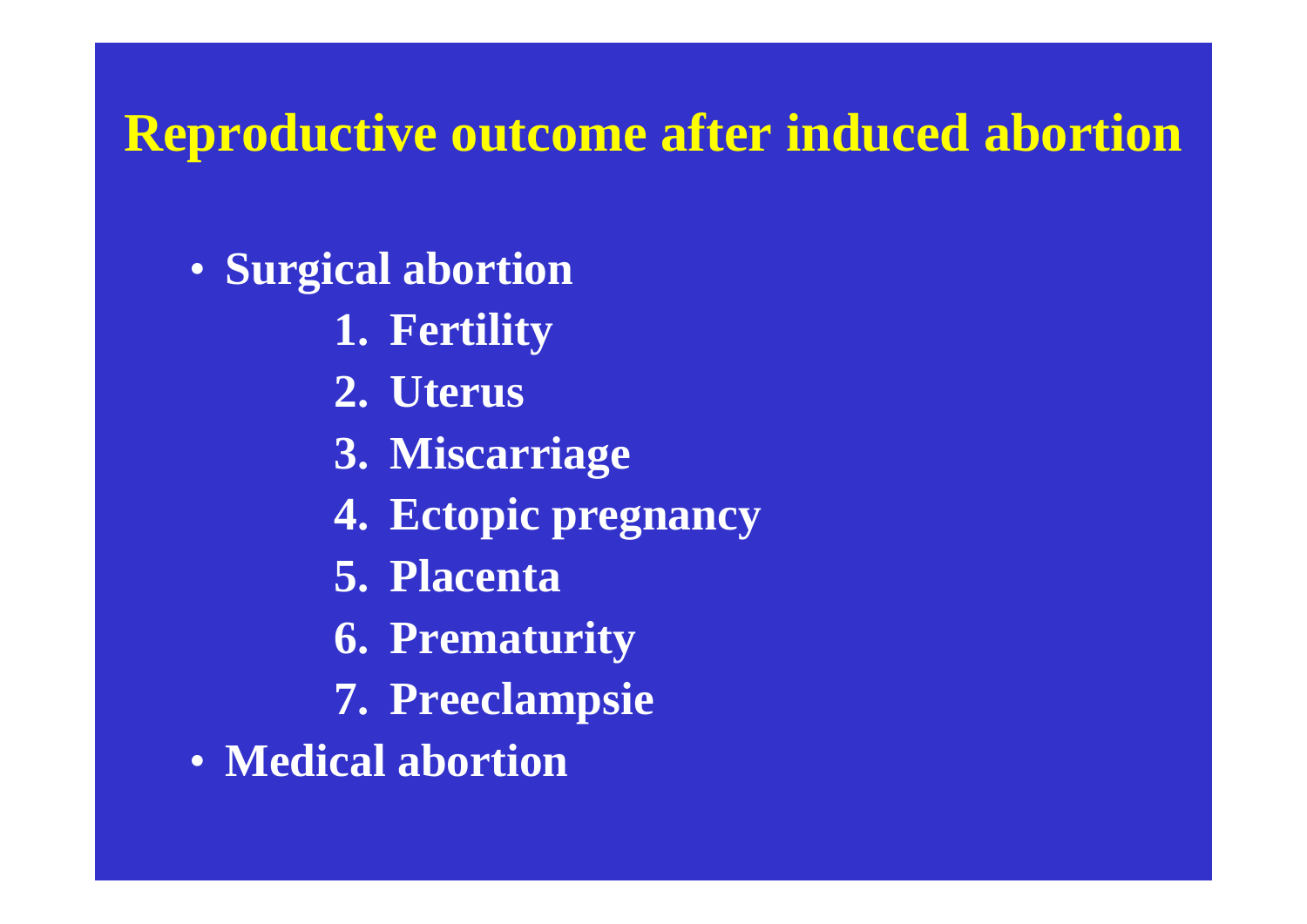## **Abortion / Subfertility**

| Epoch                 | <b>Location</b>   | <b>Number</b> | <b>Results</b>             |
|-----------------------|-------------------|---------------|----------------------------|
| 1973-74               | <b>Greece</b>     | 249           | $\angle$ RR 3.4 (1.4, 8.4) |
| 1974-75               | <b>Denmark</b>    | 7,720         | <b>No association</b>      |
| <b>Before</b><br>1984 | Hungary/<br>Korea | 448           | <b>No association</b>      |
| 1979-81               | <b>USA</b>        | 395           | <b>No association</b>      |
| 1973-83               | <b>England</b>    | 140           | <b>No association</b>      |
| 1987-88               | <b>Greece</b>     | 252           | $\angle$ RR 2.1 (1.1, 4.0) |
| 1976-87               | <b>England</b>    | 1,468         | <b>No association</b>      |

**THORP J.M. et al, 2002, Review Obstet and Gynecol Survey, Trichopoulos D et al, Obel E et al, WHO, Daling J et al, Mackenzie L et al, Tzomou A et al.**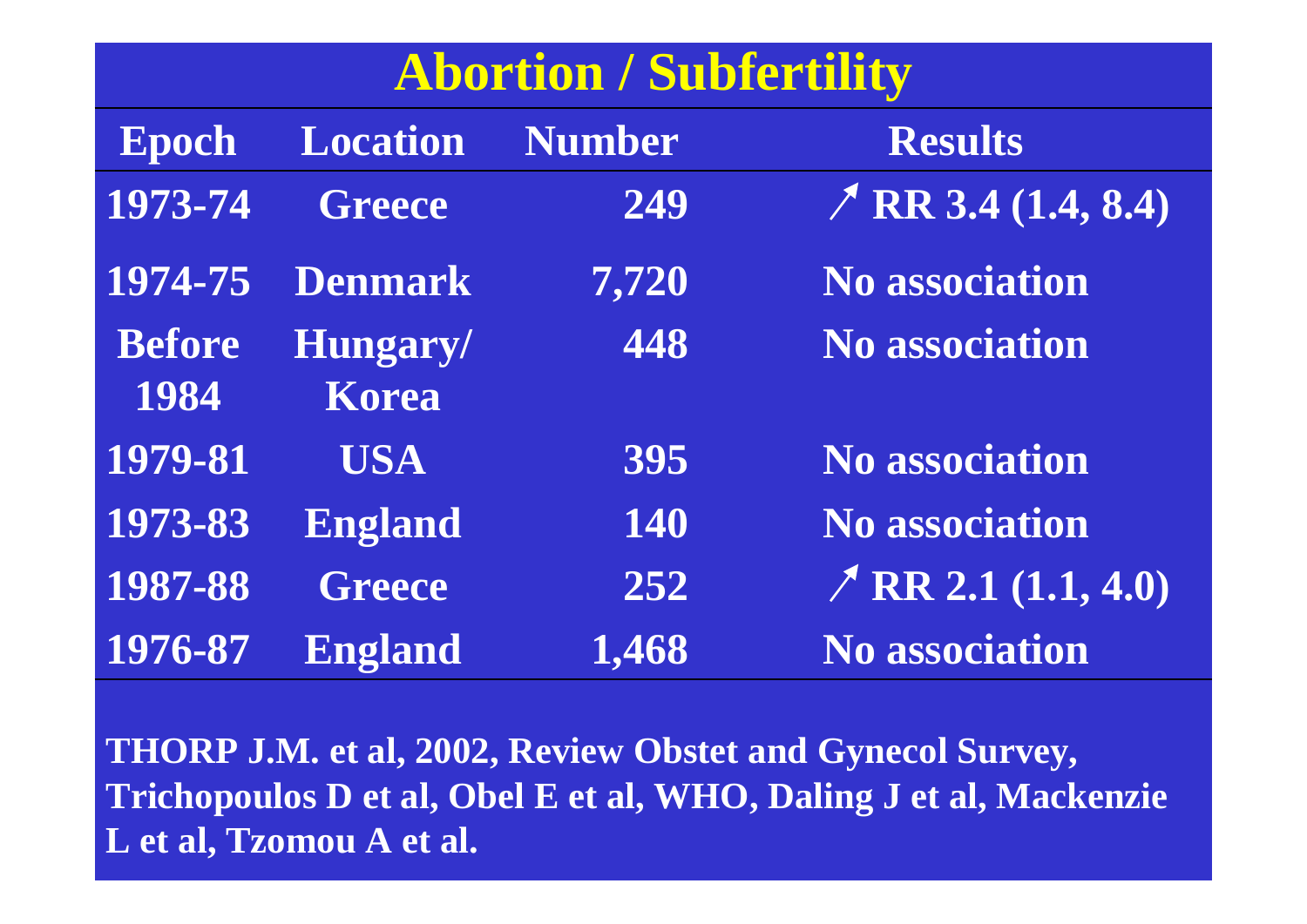### **Abortion / intra uterine adhesions**

**FRIEDLER G et al 1992 Curetage for spontaneous abortion 1 curetage 16.3 % adhesion 2** 14 % **3 32 %**

**TAM WH et al 2002After suction 7,7 % adhesions**

Æ **Hysteroscopy if menstrual disorders**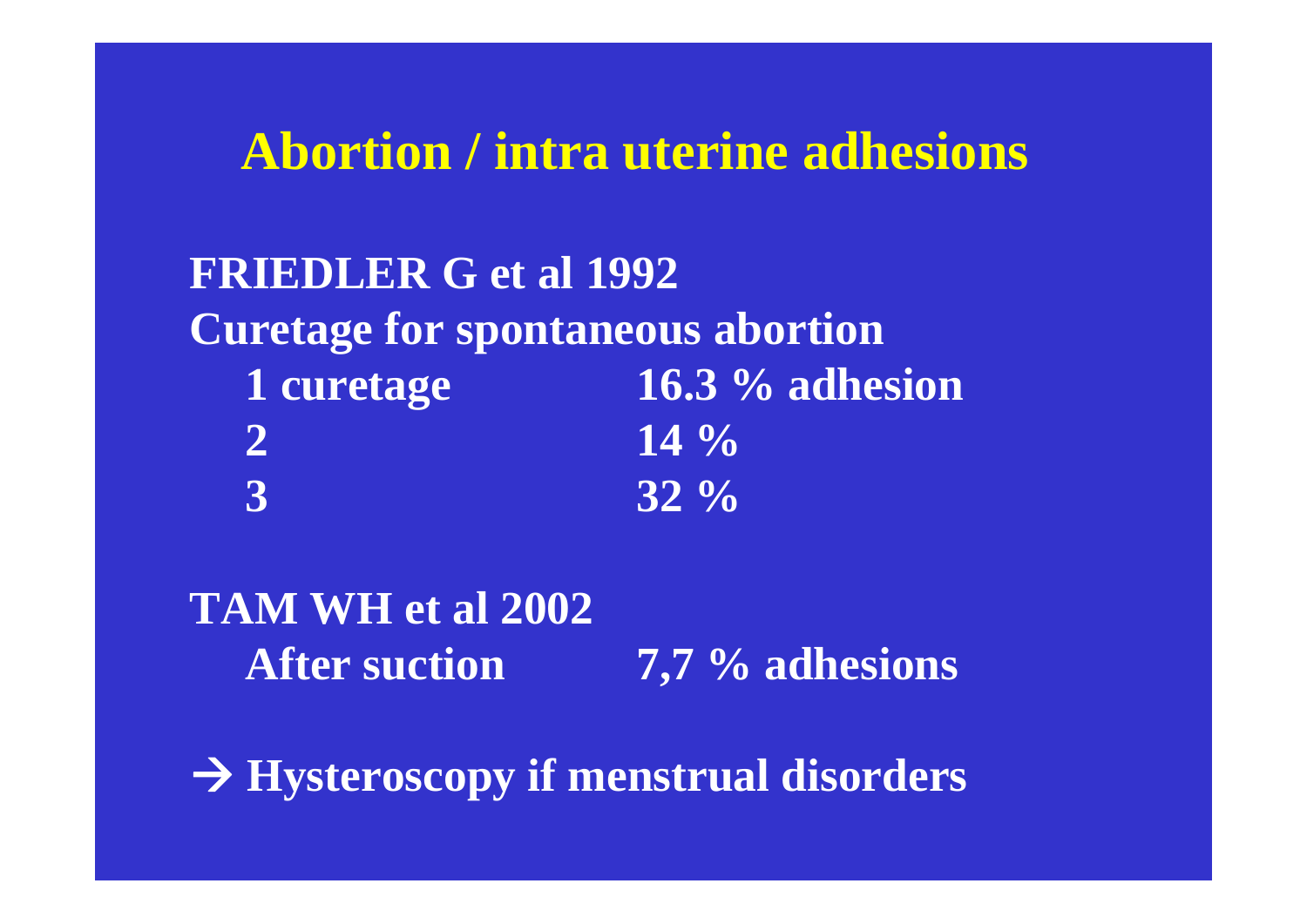### **Abortion / subsequent spontaneaous abortion**

| Epoch   | <b>Location</b>       | <b>Number</b> | Findings                    |
|---------|-----------------------|---------------|-----------------------------|
| 1987-89 | <b>Canada</b>         | 1324          | <b>No assiocation</b>       |
| 1990-95 | <b>Italy</b>          | 2325          | <b>No assiocation</b>       |
| 1975-77 | <b>Germany</b>        | 3042          | <b>No assiocation</b>       |
| 1980-82 | <b>USA</b>            | 3110          | <b>No assiocation</b>       |
| 1974-82 | <b>USA</b>            | 989           | <b>No assiocation</b>       |
|         | 2000-03 Denmark/China |               | $\gamma$ risk if < 3 months |

**Infante Rivard C et al, Parazzimif et al, Obele et al, Bracken M et al, Kline J et al, Zhou W et al.**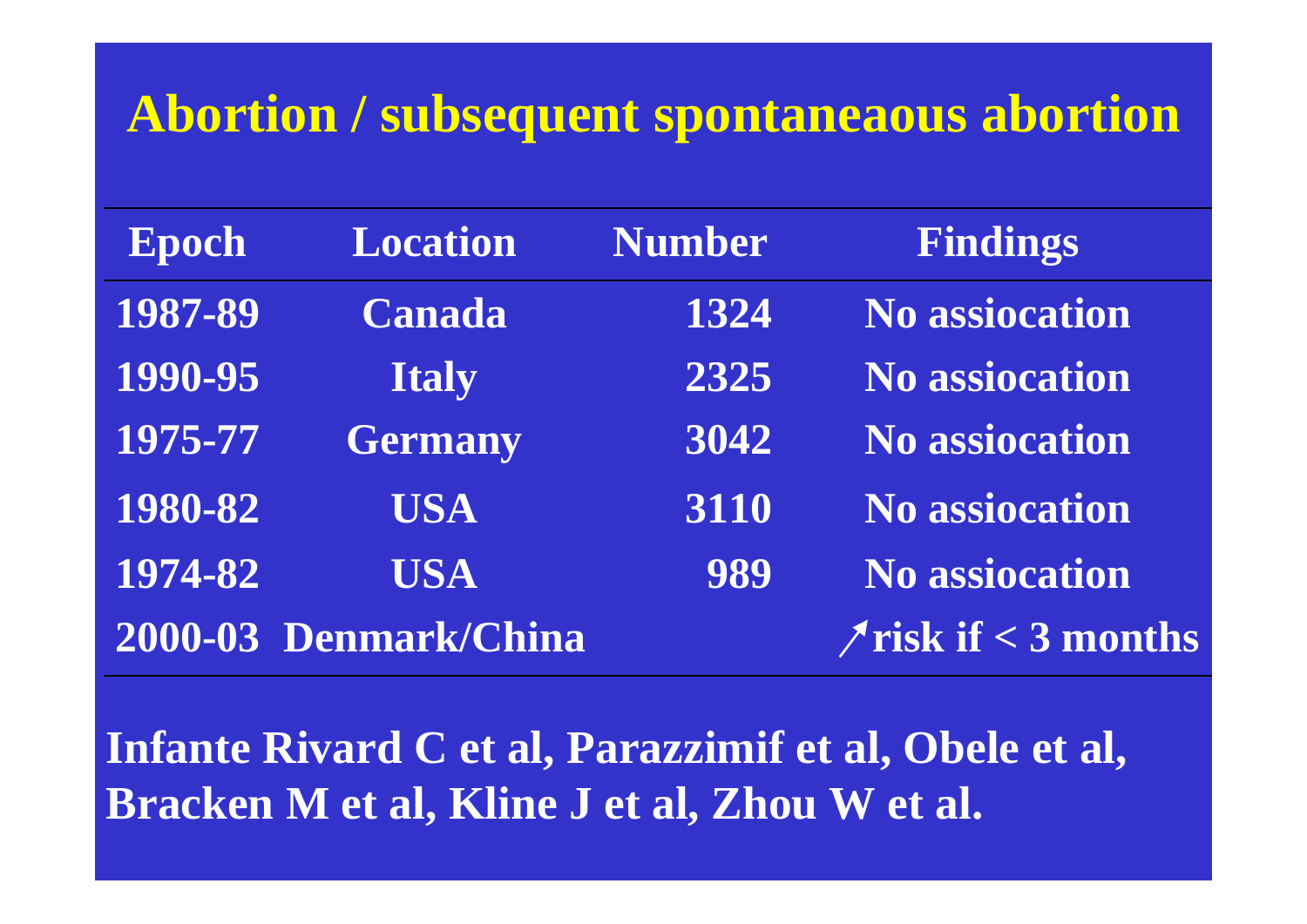## **Abortion / subsequent ectopic pregnancy I**

|         |                | <b>Epoch Location Number Findings</b> |                                                                              |
|---------|----------------|---------------------------------------|------------------------------------------------------------------------------|
| 1976-78 | <b>USA</b>     |                                       | <b>583 No association</b>                                                    |
| 1975-80 | <b>USA</b>     |                                       | 102,320 No association                                                       |
| 1976-78 | <b>USA</b>     |                                       | 2,788 No association                                                         |
|         | 1986-87 Greece |                                       | <b>140 No association</b>                                                    |
| 1992-94 | <b>Italy</b>   |                                       | <b>559 Relative risk of ectopic</b><br>pregnancy increased<br>$2.9(1.6-5.3)$ |

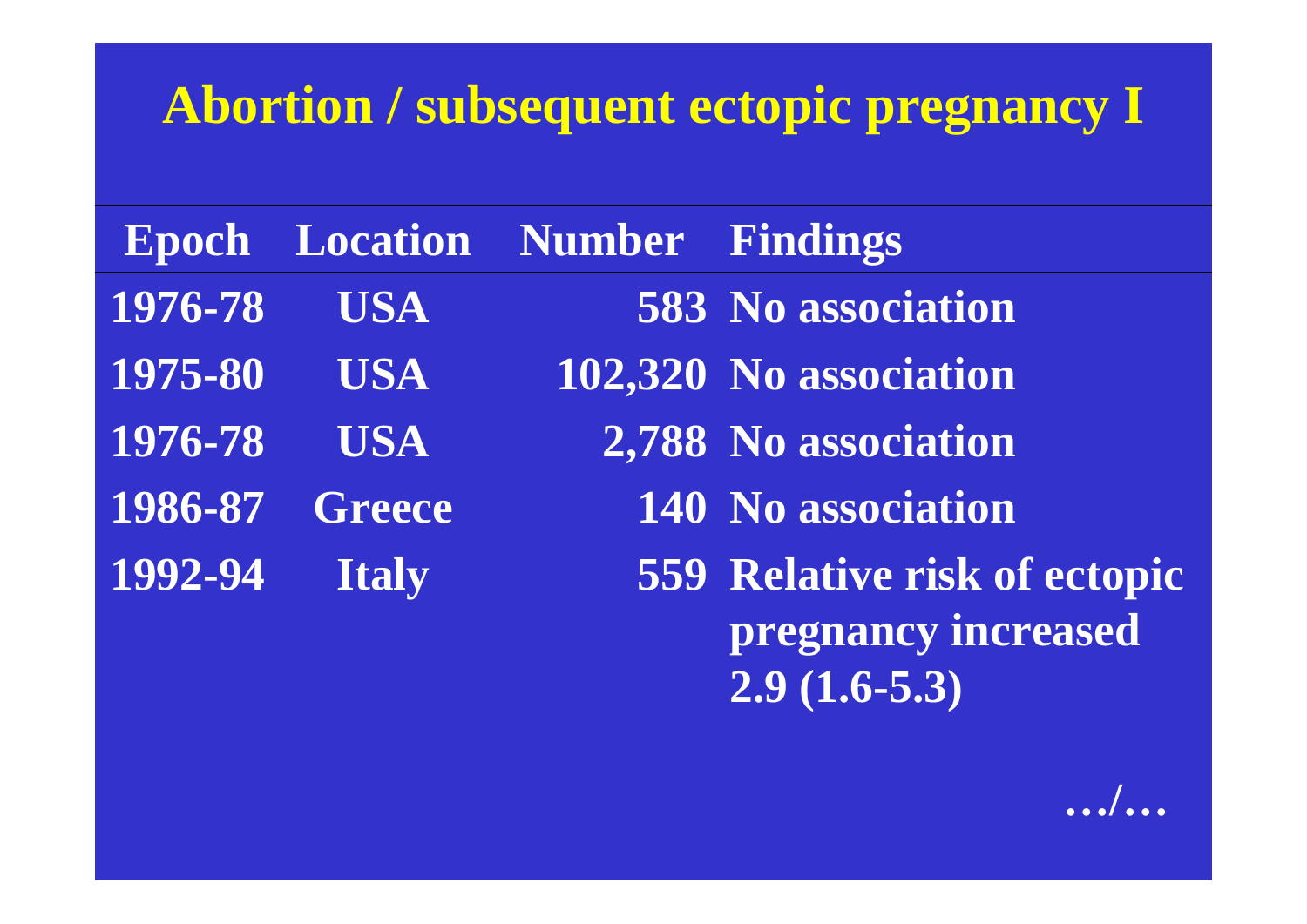### **Abortion / subsequent ectopic pregnancy II**

|         | <b>Epoch Location Number Findings</b> |                                                                          |
|---------|---------------------------------------|--------------------------------------------------------------------------|
|         | <b>1987-90 Finland</b>                | <b>289 No association</b>                                                |
| 1988-90 | USA <sup>.</sup>                      | 1,238 No association                                                     |
|         | <b>1987-92 Norway</b>                 | 3,754 No association                                                     |
|         | <b>1989-91 France</b>                 | 1,955 Relative risk of ectopic<br>pregnancy increased<br>$1.4(1.0-2.0).$ |
|         |                                       | $\rightarrow$ 7 STUDIES ; 2/                                             |

**Levin A et al, Chung C et al, Burkman R et al, Kalandidi A et al, Parazzini F et al, Skjeldestad F et al, Atrash H et al, Tharaux-Deneux C et al.**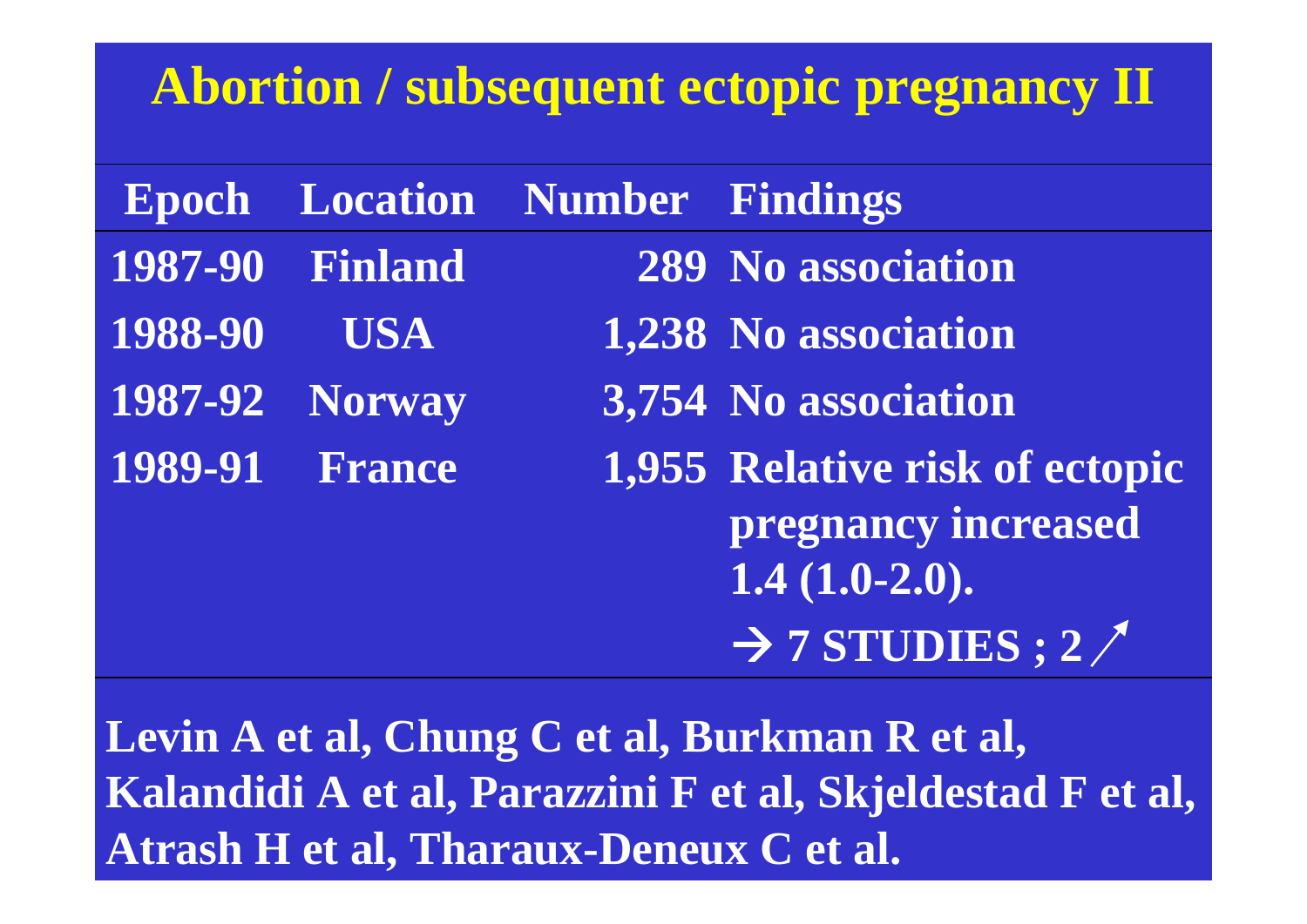## **Abortion / subsequent placenta previa**

|             | <b>Epoch Location Number</b> |        | Findings                               |
|-------------|------------------------------|--------|----------------------------------------|
| 1979-80 USA |                              | 3,184  |                                        |
| 1984-87 USA |                              | 2,084  | $\times$ (OR = 1.30)                   |
|             | 1993-97 Thailand 16,169      |        | $\angle$ (OR = 2.1)                    |
| 1982-02 USA |                              | 64,359 | <b>Risk factors: Abortion NS</b>       |
|             |                              |        | $(2 \text{ or more cs}^{\mathcal{F}})$ |
|             |                              |        | $(Advancing \text{ maternal age})$     |

**Barret J et al, Wu S et al, Taylor V et al, Hendricks MS et al, Harlap S et al, Mandelin M et al, Obel E et al, Levin A et al.**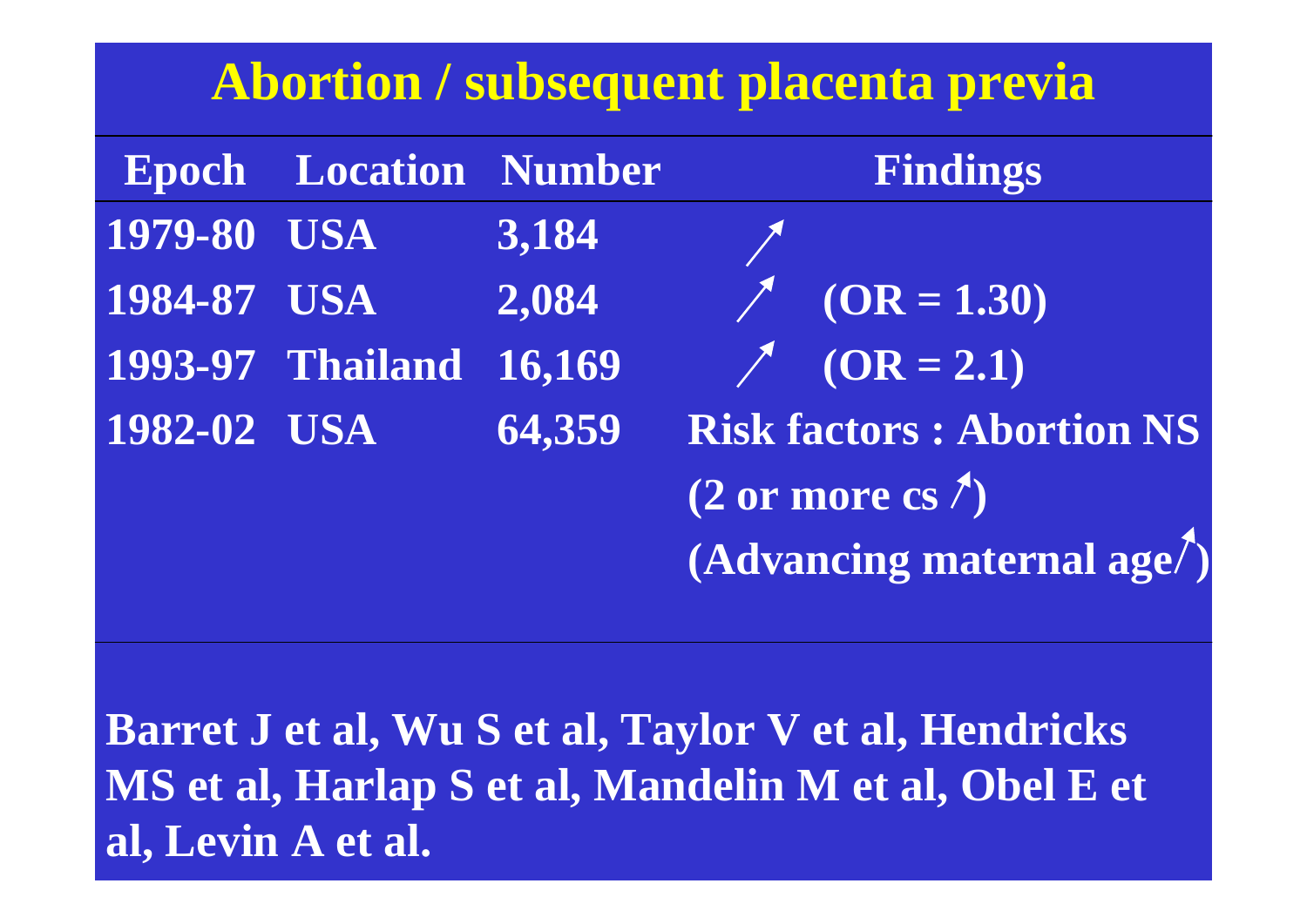## **Abortion / subsequent pretem birth I**

#### **25 studies**

- **13 association RR 1.3 2**
	- with / number of abortion
- **12 NS**
- **in most recent studies**

#### **THORP JM et al, review 2002**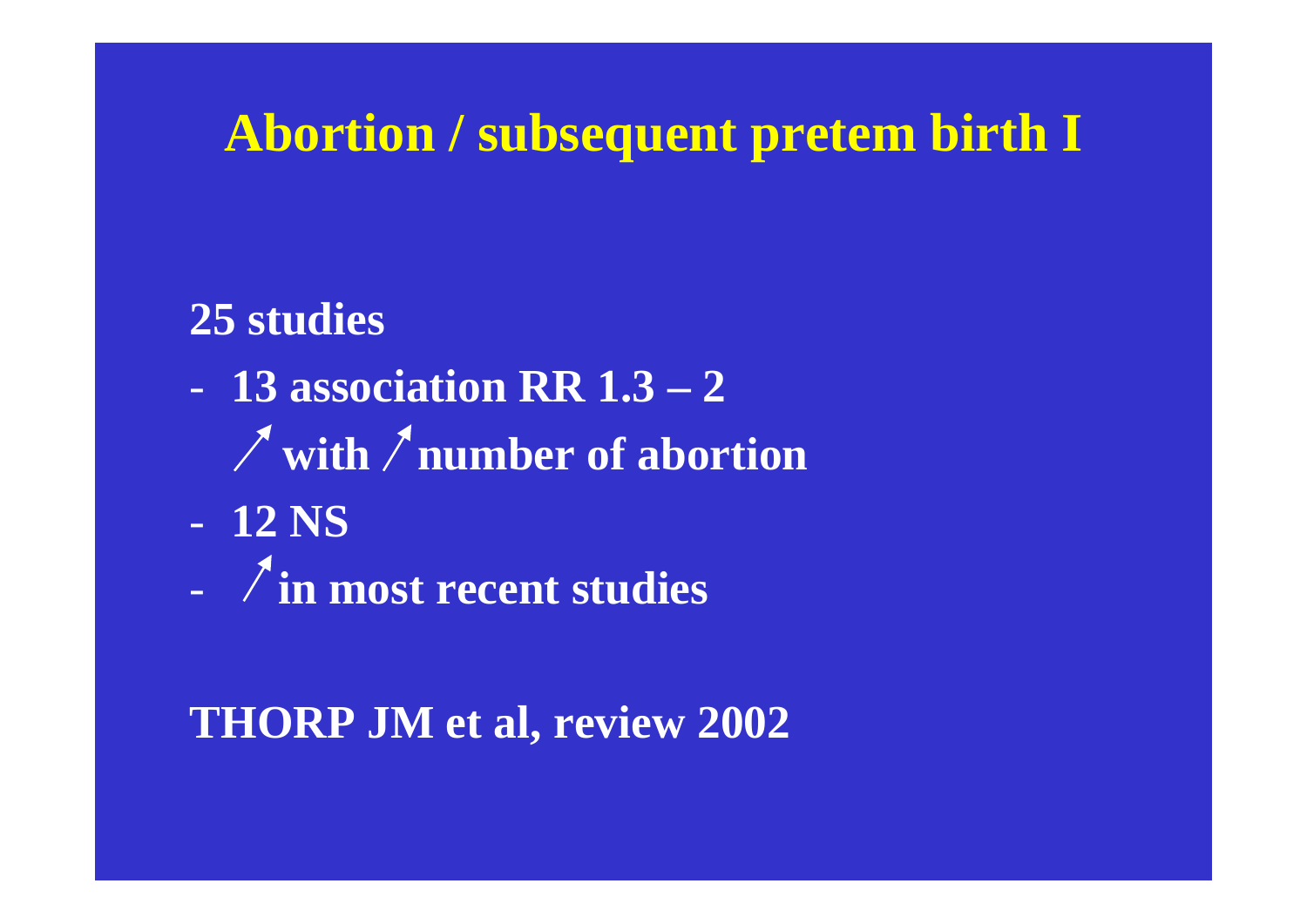## **Abortions / subsequent preterm birth II**

| <b>Length of</b><br>gestation                | n    | $\%$ of<br>previous<br>induced<br>abortions | OR          | 95% CI      | <b>Ajusted</b><br><b>OR</b> | 95% CI      |
|----------------------------------------------|------|---------------------------------------------|-------------|-------------|-----------------------------|-------------|
| <b>Reference</b><br>group<br>$(39-40$ weeks) | 618  | 10.2                                        | $\mathbf 1$ |             | 1.0                         |             |
| <b>33-34 weeks</b>                           | 276  | 15.6                                        | 1.6         | $1.1 - 2.5$ | 1.4                         | $0.9 - 2.1$ |
| <b>28-32 weeks</b>                           | 1490 | 14.6                                        | 1.5         | $1.1 - 2.0$ | 1.4                         | $1.0 - 1.9$ |
| <b>22-27 weeks</b>                           | 453  | 17.9                                        | 1.9         | $1.3 - 2.7$ | 1.7                         | $1,2 - 2.5$ |

#### **MOREAU C et al, France, BJOG 2005**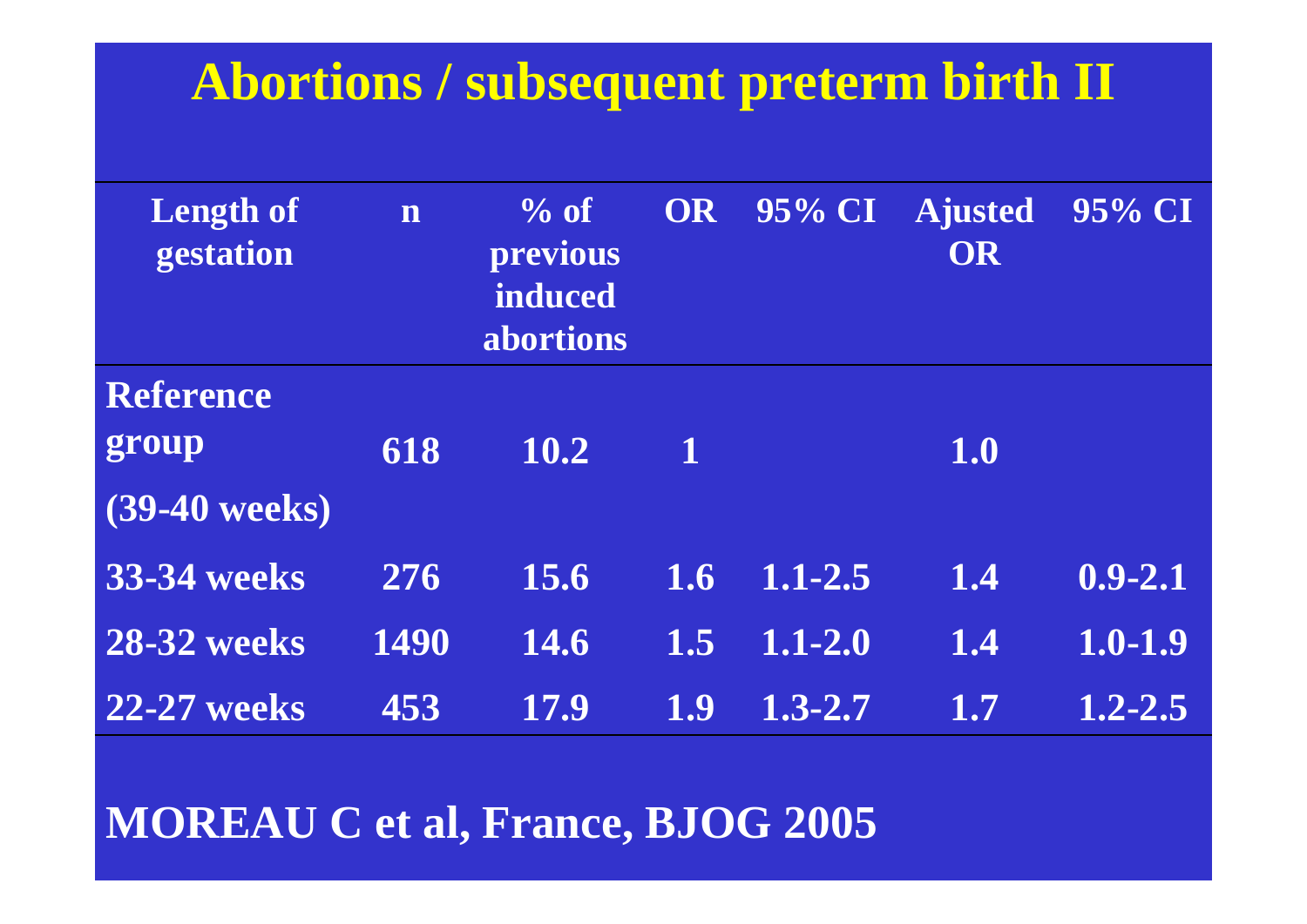# **Abortion / subsequent preeclampsia SEIDMAN DS et al 1989 9771 women** Preeclampsia -**Primigavida 2.9 %** -**Second birth 1.5 %-Previous induced abortion (P=O.038)** -**Previous spontaneous abortion NS ERAS JL et al 2000 Previous induced or spontaneous abortion RR 0.35 (0.01-1.01) SAFTLAS AF et al 2003 Previous abortion same partner RR 0.54 (0.31-0.97) Previous abortion new partner RR 1.03 (0.72-1.47)**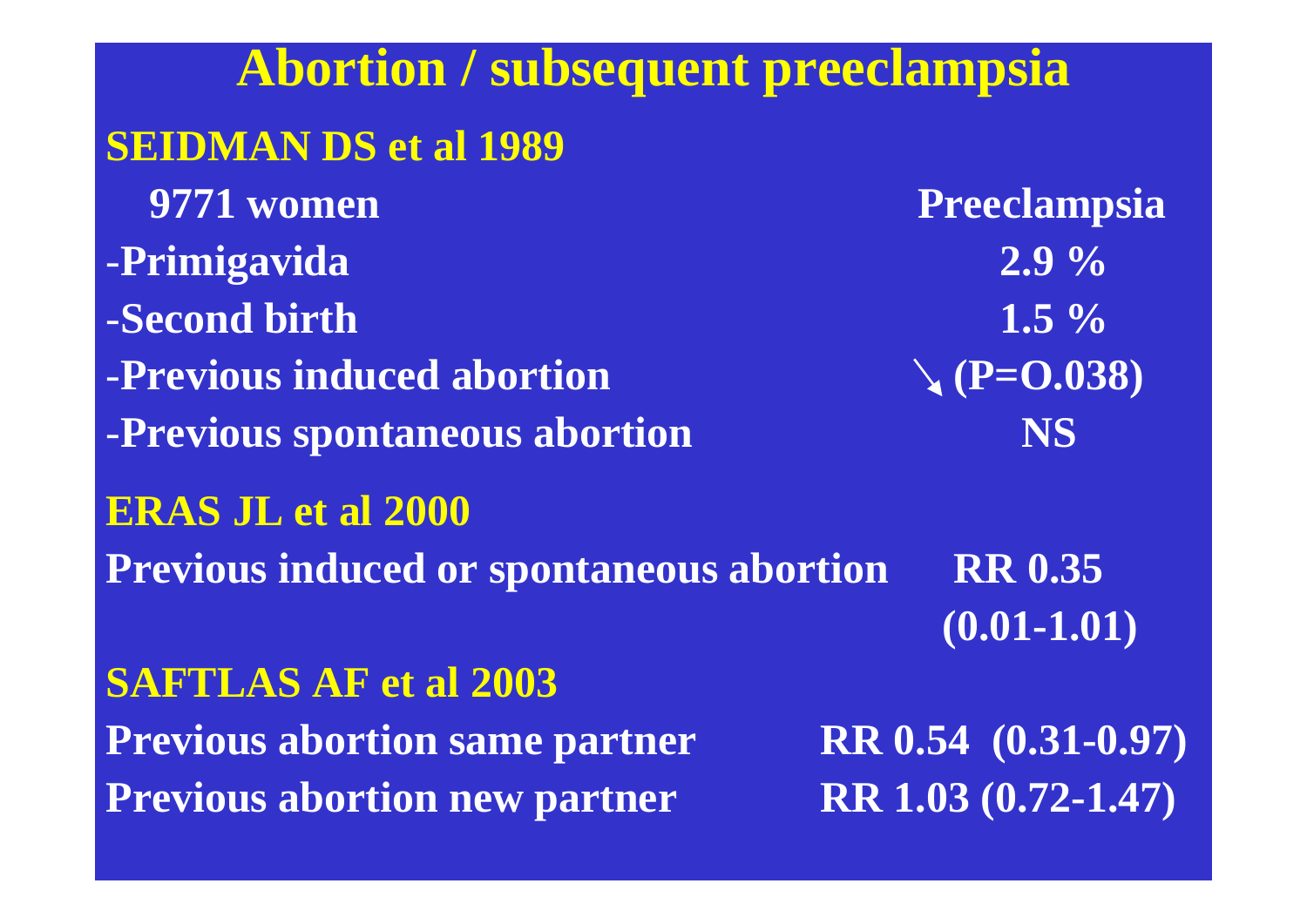**Reproductive outcome medical / surgical abortions VIRK J et al Denmark 2007**

- **Medical abortion 11 814 / Surgical 9104 Spontaneous abortion 12.2 % 12.7 % NS Ectopic pregnancy** 2.2 % 2.3 % NS **Preterm birth 5.4 % Low birth weight** 4 % 5.1 % NS
- $6.7\%$  NS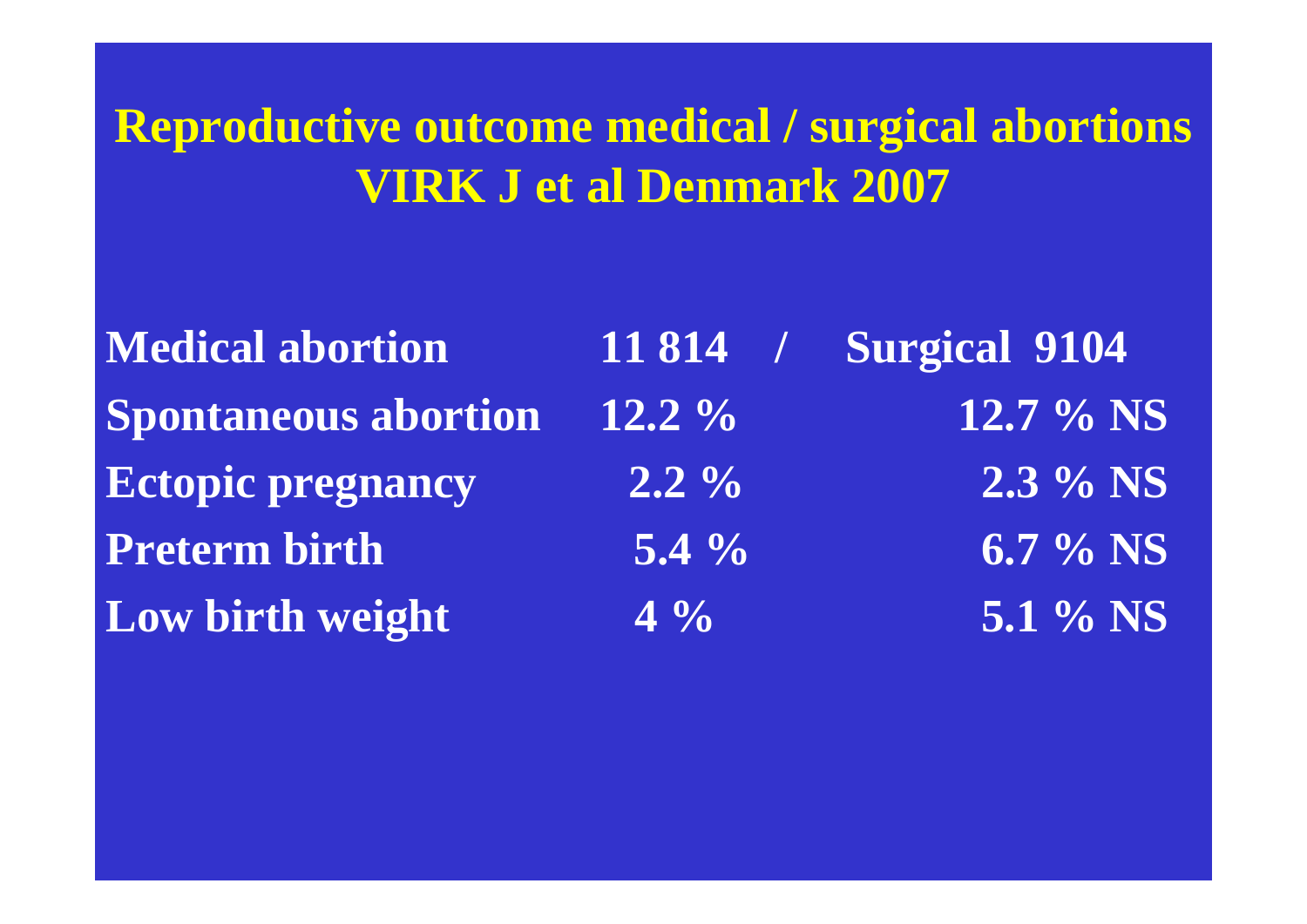### **Reproductive outcome medical / surgical abortions GAM C et al, CHINA Int J Gynecol Obstet 2008 Meta analysis 12 484 cases**

| <b>Abortion</b>            | <b>Medical</b>    | <b>Surgical</b>   | <b>OR (95% CI)</b>   |
|----------------------------|-------------------|-------------------|----------------------|
|                            | (9/0)             | (9/0)             |                      |
| <b>Miscarriage</b>         | 2.64              | 3.9               | $0.48(0.25-0.92)$    |
| Placenta previa            | 0.70              | 1.27              | $0.72(0.29 - 1.79)$  |
| <b>Placental abruption</b> | $\overline{0.39}$ | $\overline{0.20}$ | $1.63(0.21 - 12.44)$ |
| <b>Pregnancy induced</b>   | 0.78              | 1.05              | $0.74(0.50-1.1)$     |
| hypertension               |                   |                   |                      |
| Post partum hemorrhage     | 2.54              | 4.16              | $0.60(0.37-0.98)$    |
| <b>Preterm delivery</b>    | 2.92              | 2.99              | $0.98(0.78-1.22)$    |
| <b>Prolonged pregnancy</b> | 2.78              | 2.26              | $0.85(0.49-1.48)$    |
| <b>Fetal distress</b>      | 5.45              | 7.23              | $0.85(0.49-1.22)$    |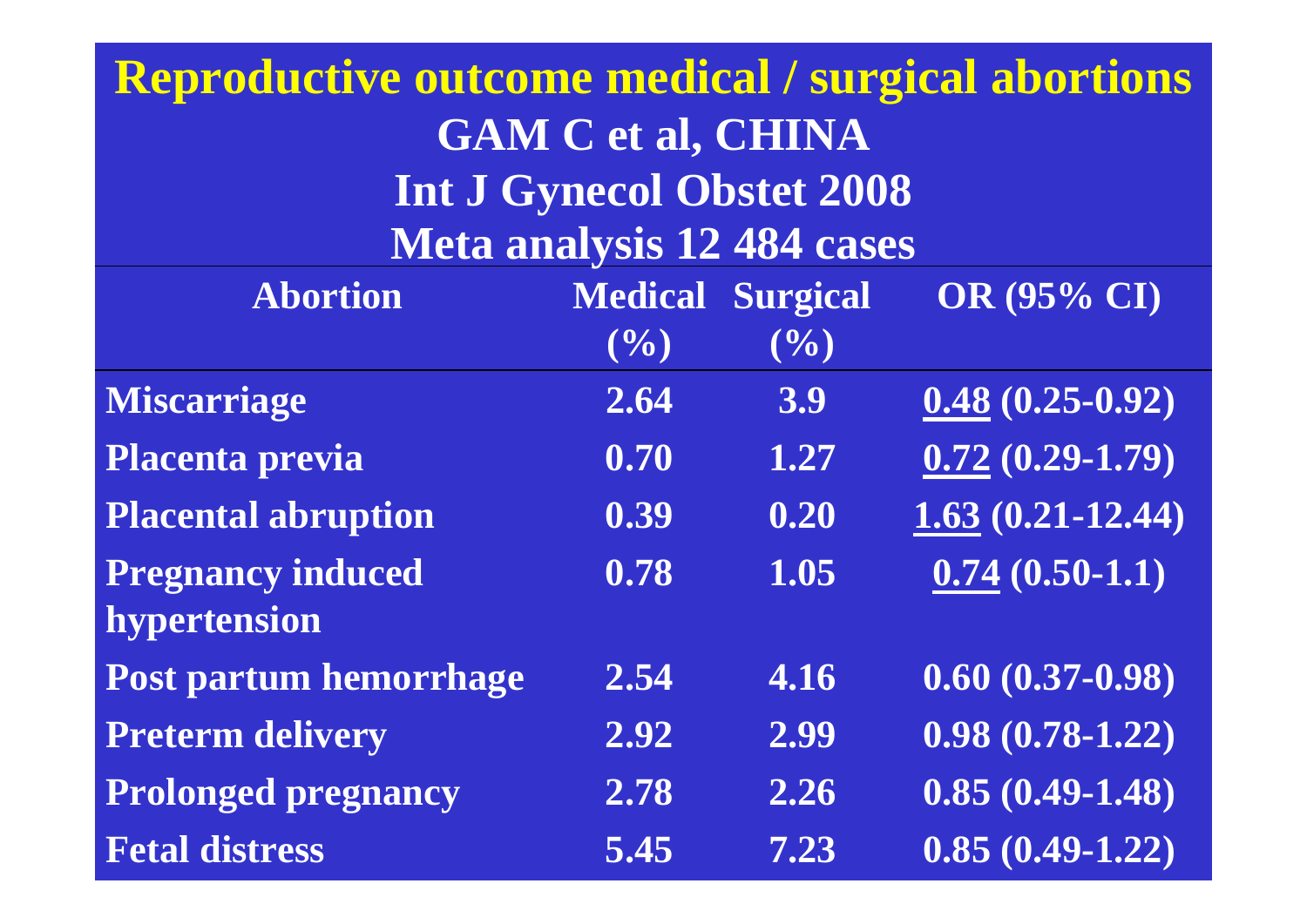### **Conclusion I abortion / reproductive outcome**

**Association** / **uterins adhesions placenta preva preeclampsia**

**No association subfertility (except 1 study) spontanous abortions (except < 3 months)**

Doubt ectopic pregnancy 7 = ; 2 pretem delivery 12 = ; 13